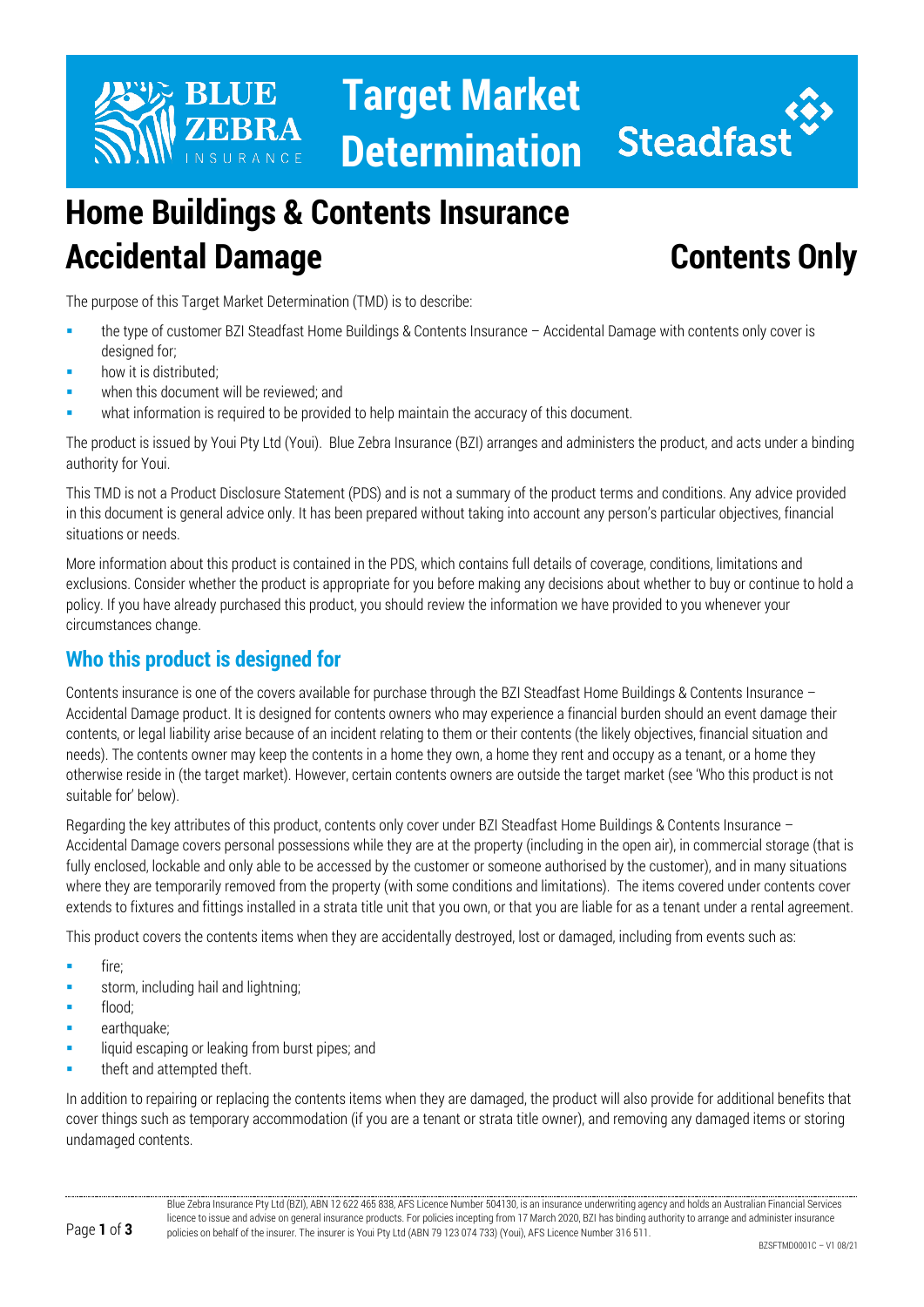



The product also provides some additional covers, including for certain events when your contents items are being moved to a new address, where keys are lost or stolen, or where there is mechanical or electrical breakdown to certain contents items.

Another key attribute of contents only cover under the BZI Steadfast Home Buildings & Contents Insurance – Accidental Damage product is cover for legal liability. This provides protection to the contents owner if they become liable to pay for the death of or injury to unrelated people, or damage to their property, for incidents that relate to the contents owner or their contents, anywhere in the world.

When you have contents only cover, there is also an optional cover for purchase to meet more specific objectives, financial situation and needs of contents owners:

(a) **Specified valuable items** – designed for the owners of contents that are valuable personal items (jewellery, watches, items that contain gold or silver, collections) who want to make sure they are insured for their full value if they experience a financial loss as a result of those items being lost or damaged. Where included on the policy, this cover is a further key attribute of BZI Steadfast Home Buildings & Contents Insurance – Accidental Damage.

All the above key attributes make BZI Steadfast Home Buildings & Contents Insurance – Accidental Damage with contents only cover likely to be consistent with the likely objectives, financial situation and needs of the target market because it provides cover, or the option to add cover, for events that may result in significant damage to the customer's contents, and provides coverage for the typical types of contents and valuable items that customers expect to be considered part of the insured property. The product also provides coverage for legal liability arising because of incidents relating to the contents or the contents owner.

# **Who this product is not suitable for**

This product is not suitable for contents owners whose contents are:

- **•** part of a dwelling they own and rent out i.e. landlord's fixtures and fittings;
- **Part of a hotel, motel or bed and breakfast accommodation:**
- in storage that is not a commercial storage facility that is fully enclosed, lockable, and only accessible by them (or someone authorised by them);
- contained within a dwelling that is poorly maintained and not in an occupiable, liveable condition;
- certain items used to earn an income (such as photographic equipment and musical instruments).

# **Distribution conditions**

BZI Steadfast Home Buildings & Contents Insurance – Accidental Damage can only be purchased through a Steadfast broker authorised by BZI. BZI has contractual arrangements with Steadfast brokers (including their Authorised Representatives) who are appropriately licensed to sell their products, and as part of their licensing these brokers have adequate training to provide this product to their customers. BZI has a range of supervision and monitoring procedures, and provides training and support regarding the process to follow for getting quotes for this product and administering the policies once purchased.

When completing a quote, the BZI processes include a number of questions that enable the collection of information that help to determine if the applicant is within the target market for this product, if we will insure them and their contents, and for what premium and excess. The customer should always answer these questions accurately and check with their intermediary if they are not sure what a question means.

These conditions make it likely that BZI Steadfast Home Buildings & Contents Insurance – Accidental Damage will only be distributed to consumers within the target market for this product because the brokers have knowledge of the policy terms and conditions, and processes are designed to identify instances where a policy is not suitable for the applicant.

#### **Reporting**

BZI (as distributor of this product and Youi's agent) collects information and prepares reports regarding sales activity, performance, claims data and complaints on a quarterly basis (at least) and provides this to Youi.

All brokers who have been authorised by BZI to sell and administer this product must report the following information to BZI, who will incorporate it within their reporting requirements to Youi: